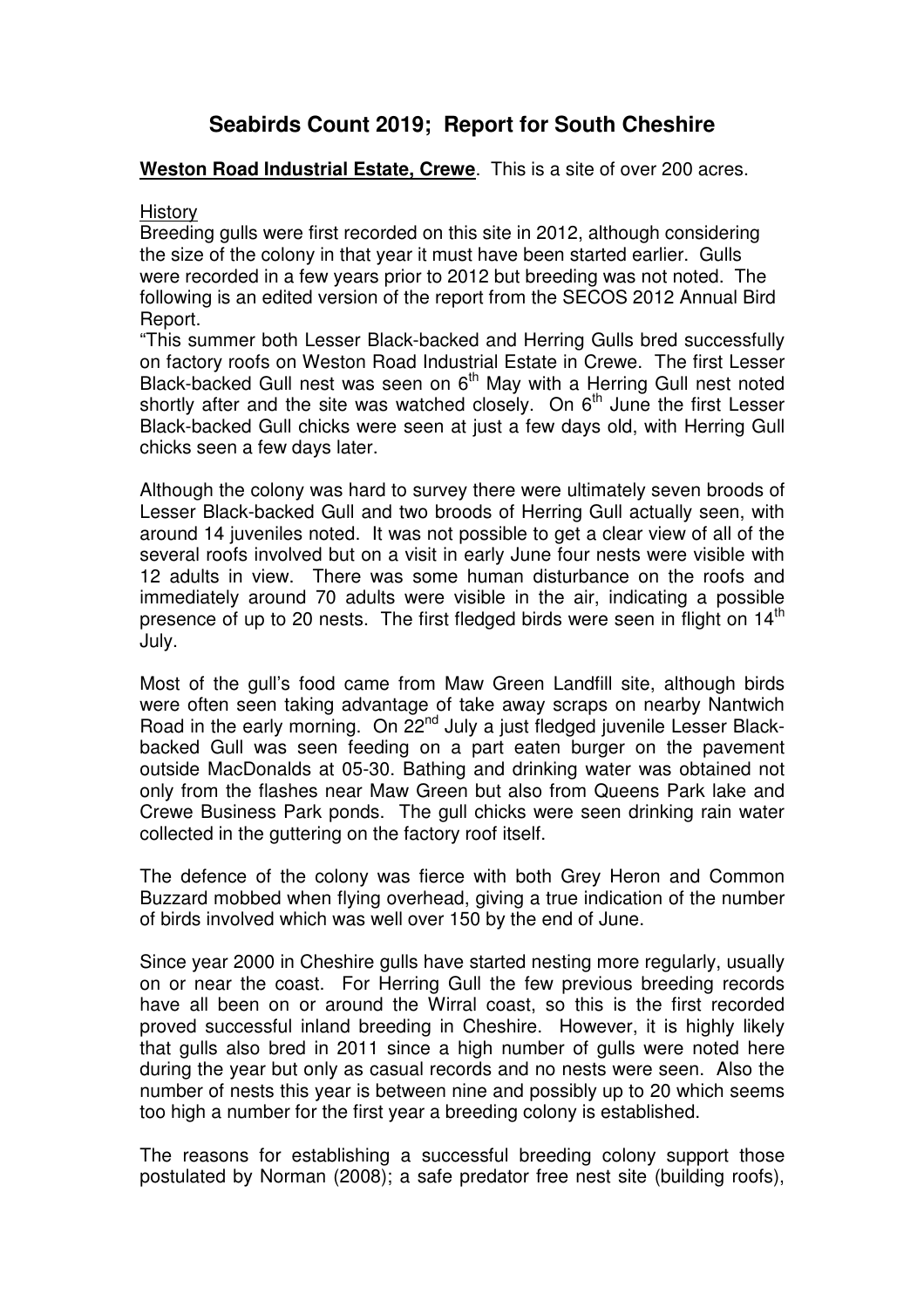abundance of food (Maw Green Landfill and discarded take away food along Nantwich Road), a variety of bathing and preening sites (Sandbach Flashes and various ponds), combined with a source of adult summering gulls at Maw Green. This site will continue to be watched, it has a lot of potential to expand."

In the early years the site was restricted to a large building currently occupied by Swansway with a few moving over on to the adjacent B&Q building. During the early summer of 2015 the roof of the main site was cleared of all previous nests and later was re-roofed. This roof has never been used again, whether due to special material used or special protection measures I do not know. The effect of this was to disperse breeding pairs to other buildings and by late July fluffy juvs were sticking their heads above roof parapets all over the site!

Numbers have continued to increase slowly each year since then and this report gives the current numbers.

## Lesser Black-backed Gull in 2019

A total of 76 breeding adults with 31 juvs seen in 23 broods used 14 buildings Also c. 70 non-breeding sub-adults just loafing about

## Herring Gull in 2019

A total of 18 breeding adults with 12 juvs seen in 8 broods used 6 buildings Also c. 20 non-breeding sub-adults just loafing about

Details of individual buildings used at this site are appended.

## **Bombardier Railway Works, West Street, Crewe**

This site comprises two buildings in a small area which is all that remains of the original railway works that once covered most of Crewe.

## History

Breeding gulls were first recorded on this site in 2014, although considering the size of the colony in that year it must have been started earlier. In that year for both species a total of 55 adults and 17 nests were recorded. In the summer of 2015 both buildings were re-roofed over a prolonged period making the site unusable that year. The following year a large housing development was completed adjacent to the site, causing much more disturbance. Because of the housing development touching the breeding site it is now very difficult to even see the building roofs from a distance (via Morrisons Supermarket car park!)

## All gulls in 2019

No gulls have been seen over this site for two years and it must be considered as ceased.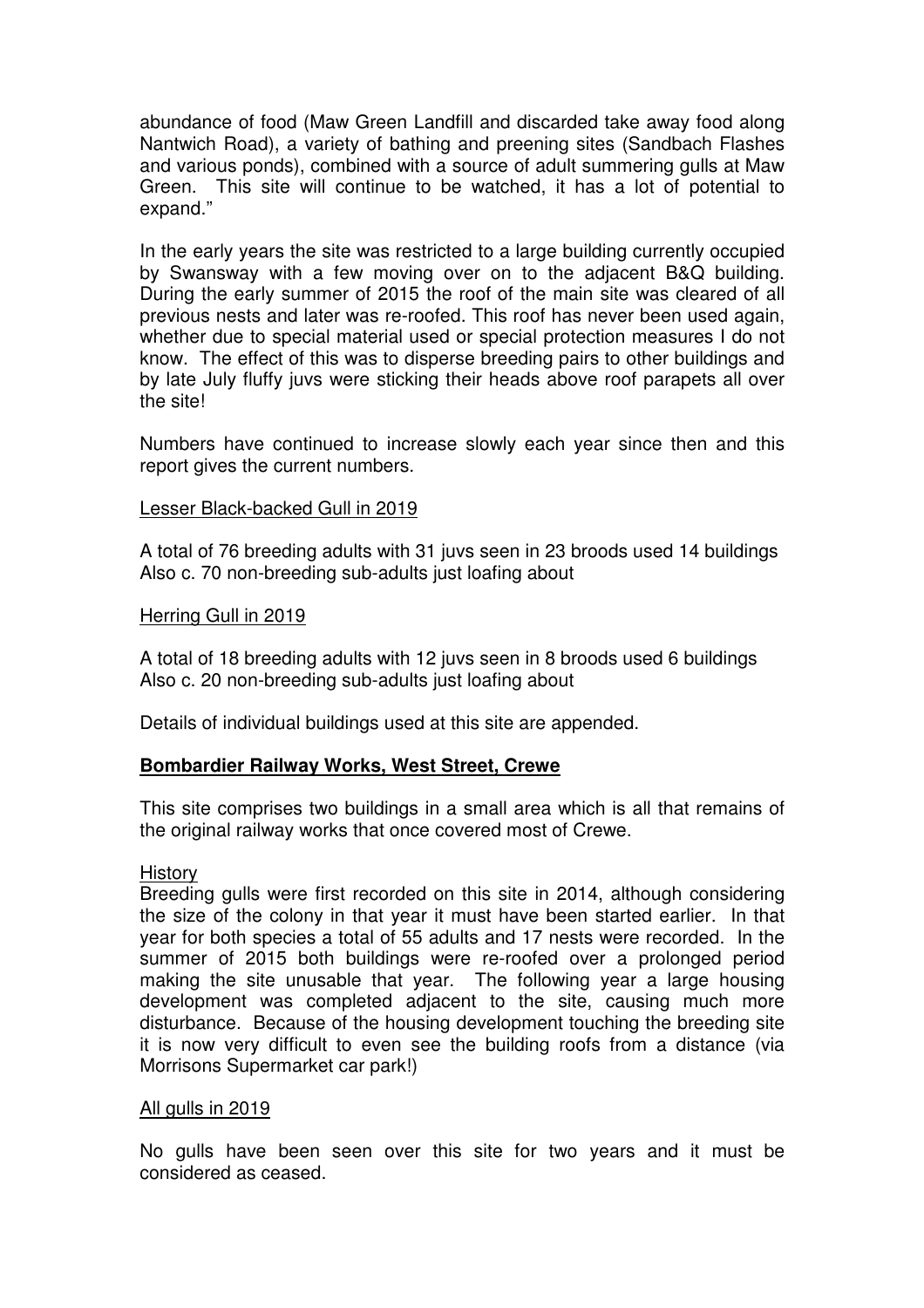# **Alsager**

# History

The site is an industrial site which was Caradon Bathrooms, between Twyfords and the railway line. Now demolished and planned for a Sainsbury supermarket but on hold. Access is very poor and the possible breeding site is not visible. On 26/04/2015 c20 total LBB and HG were visible but Twyford's staff report "hundreds, present all year".

It has not been possible to obtain access to this site for a detailed survey and further development has taken place since 2015.

## All gulls in 2019

Occasionally one or two Lesser Black-backed Gulls have been recorded over the site but despite extensive searching of the area no breeding site has been found. The site has been taken over by Geberit and the staff report that no gulls are present on their site.

So there is no proof that a colony was ever established on this site.

# **Watch Lane Flash, Sandbach**

## **History**

The flashes in the Sandbach area were formed in the early 1920s by subsidence due to the extraction of salt by brine pumping. Watch Lane Flash was first recorded with open water in 1925 and there is still a saline spring in the north east corner. Additionally water flows in to Watch Lane Flash from Red Lane Flash, a very small body of water fed by natural brine springs only 30 metres from the east end of Watch Lane Flash. These two are believed to be the only saline flashes in the area and one of only two such inland saline marsh sites in the country.

In the 1980s the local angling society installed a sluice on the outflow stream to control the water level.

Common terns were first recorded as breeding here in 2011, with a nest built on the structure of the sluice. A pair has bred in most years since then.

## Common Terns in 2019

One pair has bred again using the sluice structure for a nest site and at least one juvenile has been seen.

Colin Lythgoe August 2019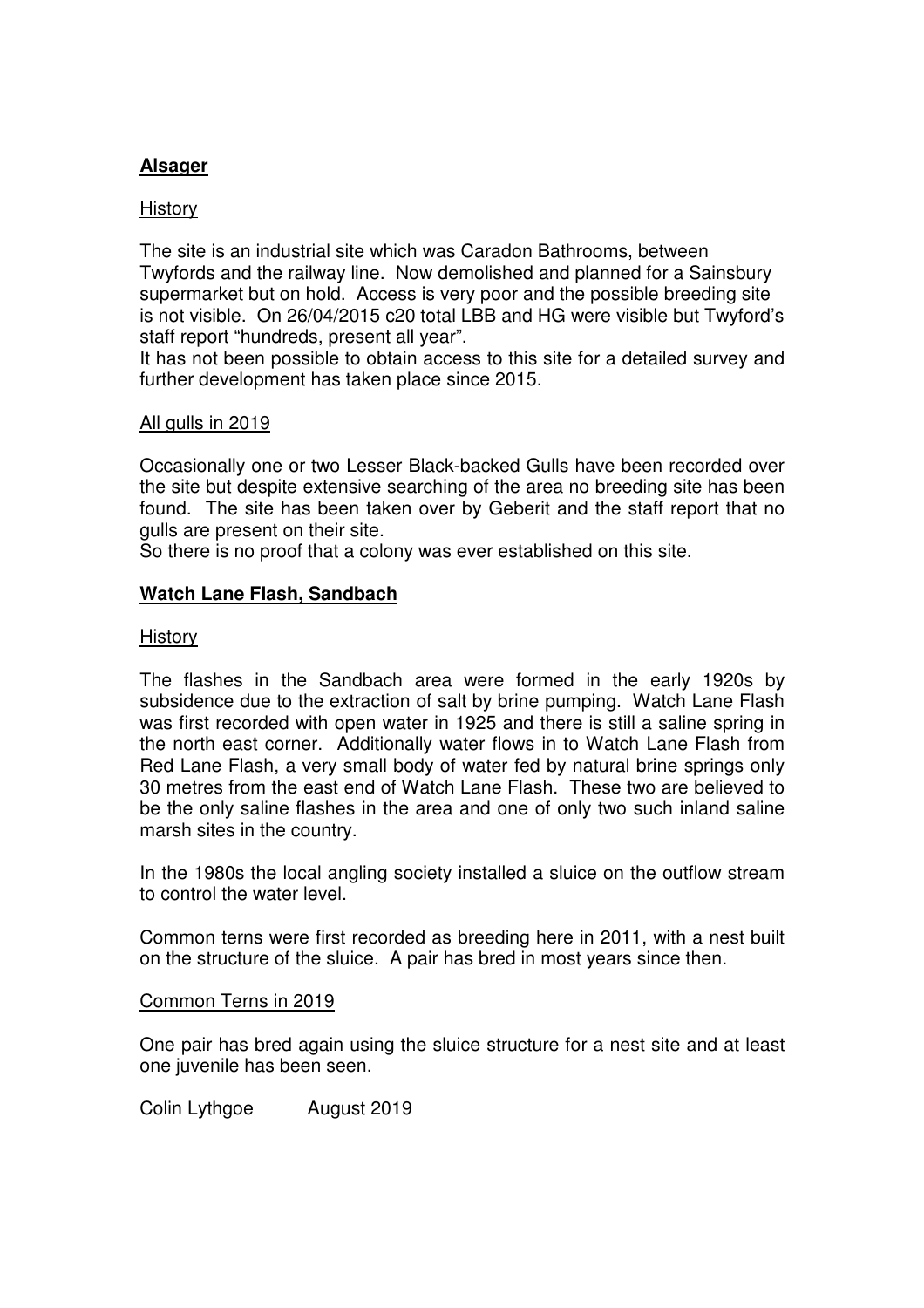# **Seabirds Count Survey 2019**

# **Summary of various visits**

 All numbers given are of birds actually seen. Since I am viewing from street level there are a number of roofs that are impossible to get a view on so these figures must be an absolute minimum. Colin Lythgoe

| site name                                         | map    | field notes                                                 |
|---------------------------------------------------|--------|-------------------------------------------------------------|
|                                                   | number |                                                             |
| B&Q north side                                    |        | LBB ads 23 juvs 10 broods 5; HG ads 3 juvs 2 broods 1       |
| B&Q south side                                    |        | LBB ads 26 juvs 11 broods 6; HG ads 7 juvs 5 broods 3       |
| Storage King                                      | 2      | HG ads 4 juvs 1<br>LBB ads 4 juvs 1 broods 1;<br>broods 1   |
| Royal Mail (MECX)                                 | 3      | LBB ads 1 juvs 2 broods 1: HG ads 1 juvs 2 broods 1         |
| Swansway                                          | 4      | LBB ads 4 juvs 0 broods 0                                   |
| Scope House                                       | 5      | LBB ads 2 juvs 1 broods 1;<br>HG ads 2 juvs 1 broods 1      |
| Eardleys                                          | 6      | LBB ads 4 juvs 5 broods 2                                   |
| <b>Wrights WH1</b>                                |        | LBB ads 50 juvs 0; HG ads 10 juvs 0. Used as a loafing site |
| Jaymar Packaging                                  | 8      | not used                                                    |
| <b>Electric Centre</b>                            | 9      | LBB ads 1 juvs 2 broods 1                                   |
| AO (Omega Building)                               | 10     | not used                                                    |
| Nissan                                            | 11     | LBB ads 3 juvs 2 broods 1                                   |
| Osan                                              | 12     | HG ads 1 juvs 1<br>broods 1                                 |
| Cooper Buckley (view from 2 <sup>nd</sup> Avenue) | 13     | LBB ads 2 juvs 2 broods 1                                   |
| <b>B&amp;E</b> Engineering                        | 14     | LBB ads 2 juvs 2 broods 1                                   |
| AO (Alpha Building)                               | 15     | Another loafing site with at least 32 adults in total seen  |
| <b>Swansway Repairs</b>                           | 16     | LBB ads 2 juvs 1 broods 1                                   |
| <b>CSL</b>                                        | 17     | LBB ads 1 juvs 1 broods 1                                   |
| <b>CES</b>                                        | 18     | LBB ads 1 juvs 1 broods 1                                   |

Summary totals

LBB ads 76 (+c. 70 loafers) juvs 31 broods 23 using 14 buildings HG ads 18 (+c. 20 loafers) juvs 12 broods 8 using 6 buildings A grand total of around 240 birds.